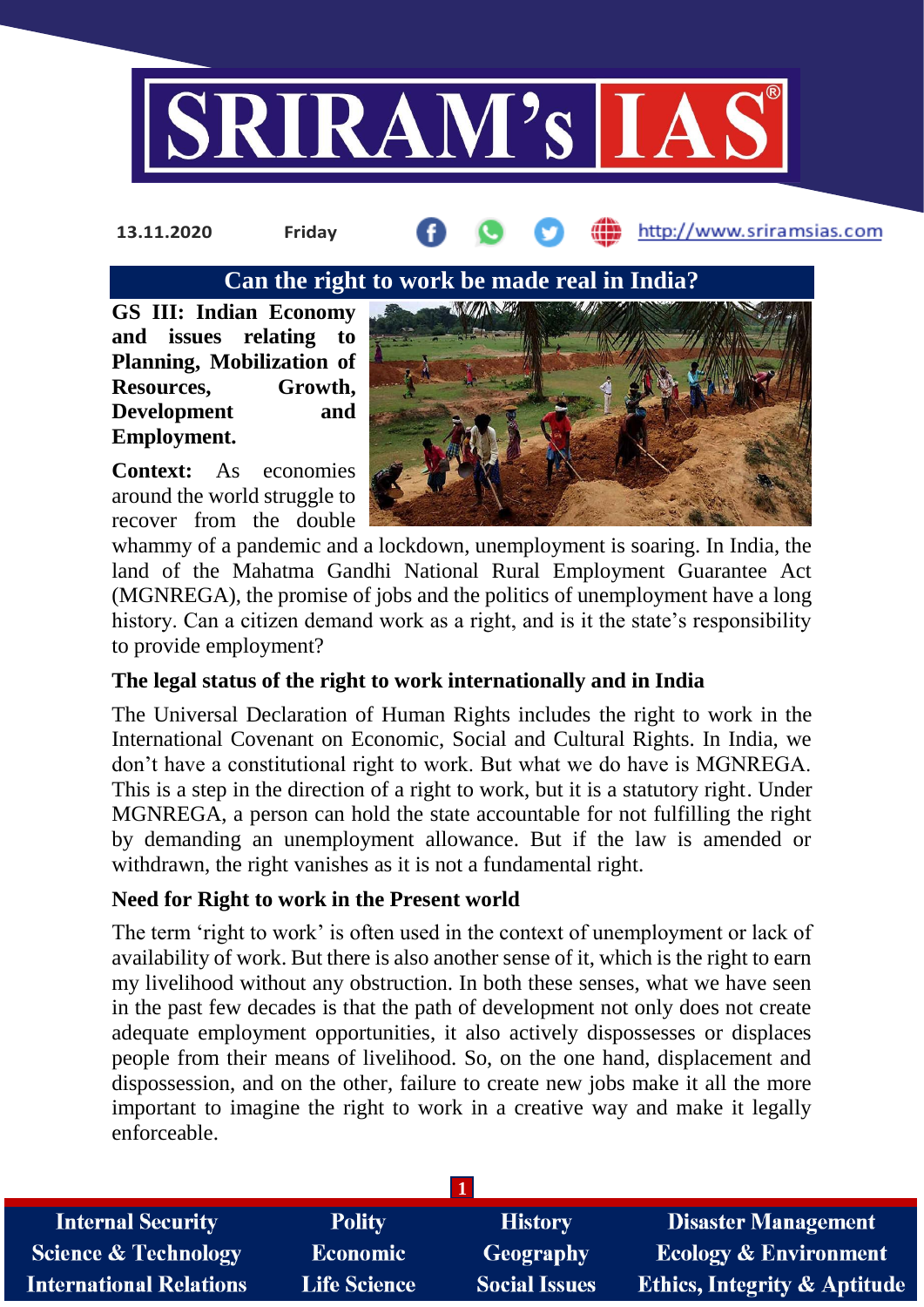

# **Growth vs Distribution Debate**

**13.11.2020 Friday**

We rarely discuss per capita GDP growth; most discussion centres on overall growth even though from the vantage point of people's welfare, the former matters more. Distribution issues are buried in subtle ways. For a labour-abundant country like India, I'm not sure how much policy sense it makes to encourage capital-intensive methods of production. It made sense in the countries in which these techniques of production evolved since they were labour-scarce. But more and more automation in a country like India is likely to lead to jobless growth. Such fundamental questions about our growth strategy need further deliberation.

### **Urban Employment Guarantee Scheme**

The right to work is not only about lack of adequate work but also the profound lack of public goods and assets, in urban India generally. It is the state's responsibility to provide these public goods, and this imperative can be combined with an employment creation programme just like MGNREGA does in rural areas. In MGNREGA too, the asset creation part is often under-emphasised, and it would be good to bring both these things together through an urban employment guarantee.

### **The right to work and Employment Guarantee**

With the idea of the right to work, it is the responsibility of the state in a capitalist economy where welfare and employment are not a guaranteed by-product of private economic activity.

So we're talking about the state generating its own work — for public goods, education, healthcare, administration, etc. To be sure, for all these things which the state is supposed to do, it should generate its own employment. But at the same time, it's also supposed to safeguard people's employment. That includes everything, from ensuring that street vendors have vending zones, and fish workers are protected, to ensuring that farmers have viable incomes — all of this comes broadly under the right to livelihood or right to work. One small part of this can be an employment guarantee, but by no means is it the only thing.

### **Provision of Basic services and link with employment generation**

It is incumbent on the state to provide basic services such as health, education and housing, and in providing them, employment is generated. We are nowhere near countries that are comparable in GDP per capita, such as Vietnam, and

| <b>Internal Security</b>        | <b>Polity</b>       | <b>History</b>       | <b>Disaster Management</b>              |  |  |
|---------------------------------|---------------------|----------------------|-----------------------------------------|--|--|
| <b>Science &amp; Technology</b> | <b>Economic</b>     | Geography            | <b>Ecology &amp; Environment</b>        |  |  |
| <b>International Relations</b>  | <b>Life Science</b> | <b>Social Issues</b> | <b>Ethics, Integrity &amp; Aptitude</b> |  |  |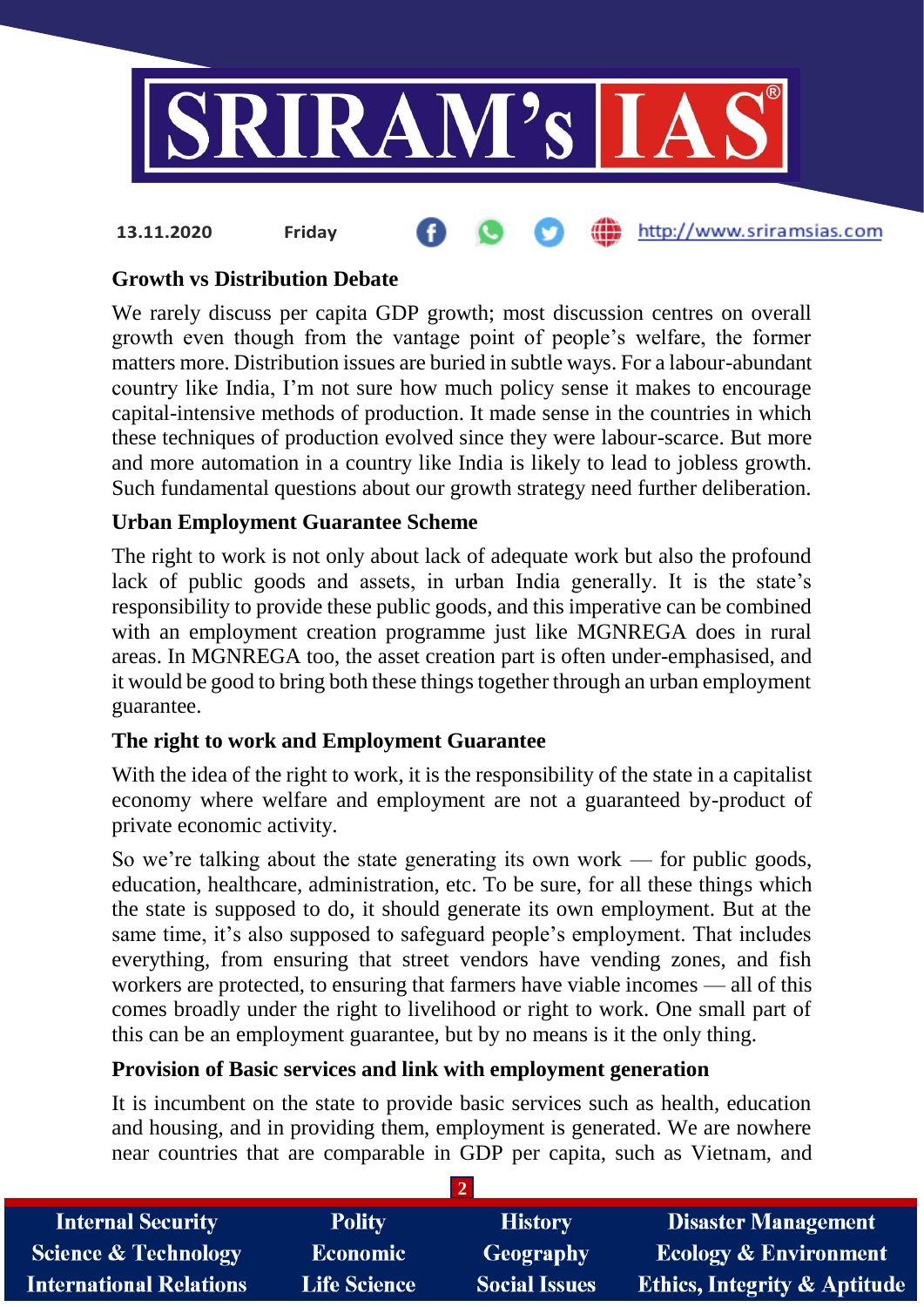

countries that spend much more on public goods as a percentage of their GDP. We should do that. That will create jobs.

### **Employment guarantee**

Just to connect this to what we were saying about employment guarantee earlier, an effective employment guarantee programme can be an excellent solution to the structural weakness of labour. So, given the constraints in state capacity when it comes to enforcing labour laws, tightening the labour market is a great way to ensure that workers are treated well. That is how a good employment guarantee programme would function as far as the rights 'in work' are concerned. If the state steps in and significantly reduces the surplus-labour, particularly in the casual market, it automatically creates the conditions for better treatment of workers.

#### **Mains:**

- 1. Indian is in urgent need of the Urban employment guarantee scheme. Discuss.
- 2. MGNREGA increased wages in rural areas and the bargaining power of labour, similarly urban employment will enhance labour bargains in urban areas ensuring the right to decent work. Elaborate.

# **Media regulation that is quite over the top**

**GS II: Important Aspects of Governance, Transparency and Accountability, E-governanceapplications, models, successes, limitations, and potential; Citizens Charters, Transparency & Accountability and institutional and other measures.**

**Bottom line:** The government's move bringing online news and current affairs portals along with "films and audio-visual programmes made



available by online content providers" under the Ministry of Information and Broadcasting is as brazen as it is deceitful. Bringing digital media under the I&B

**3**

| <b>Internal Security</b>        | <b>Polity</b>       | <b>History</b>       | <b>Disaster Management</b>              |  |  |  |
|---------------------------------|---------------------|----------------------|-----------------------------------------|--|--|--|
| <b>Science &amp; Technology</b> | <b>Economic</b>     | Geography            | <b>Ecology &amp; Environment</b>        |  |  |  |
| <b>International Relations</b>  | <b>Life Science</b> | <b>Social Issues</b> | <b>Ethics, Integrity &amp; Aptitude</b> |  |  |  |